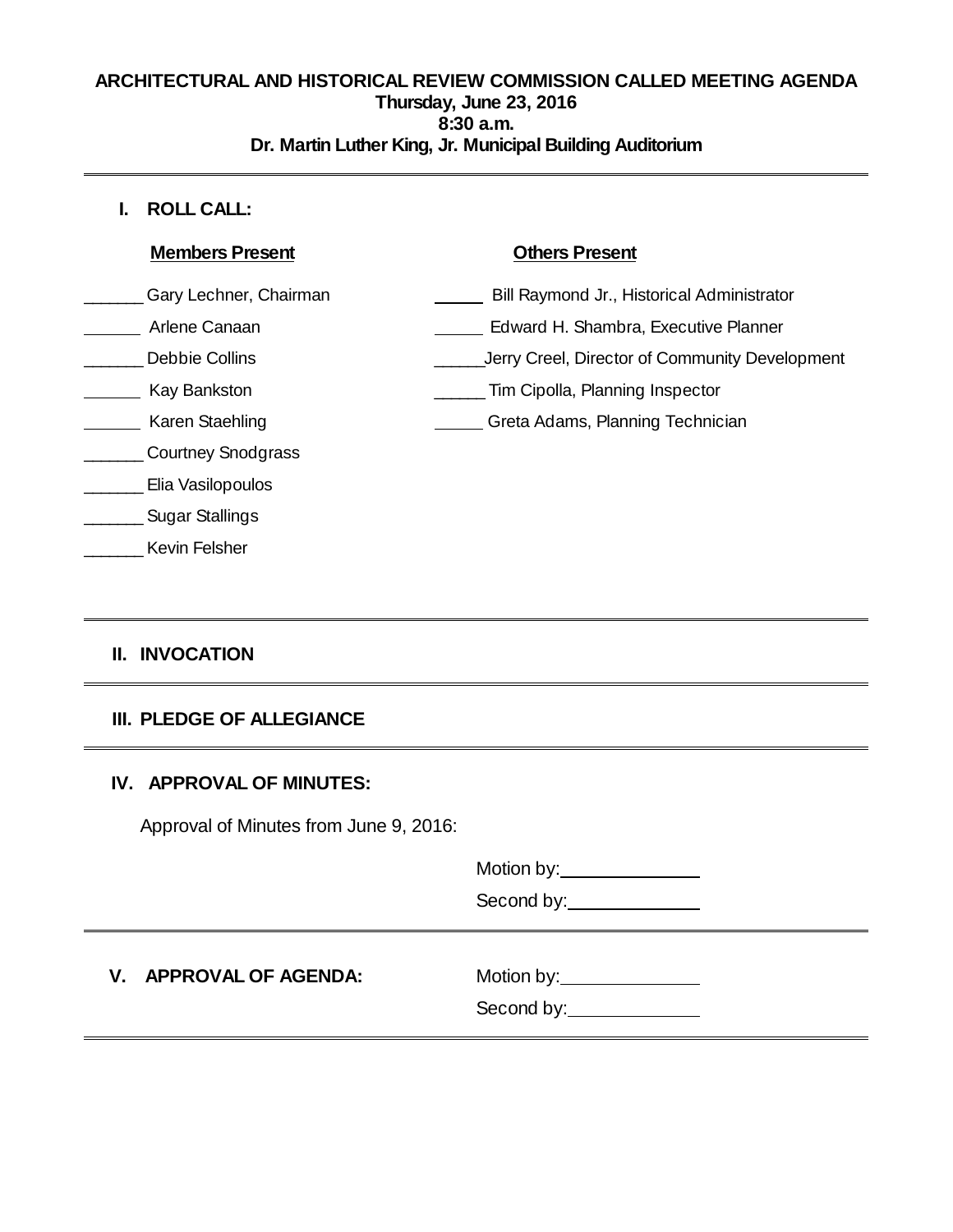ARCHITECTURAL AND HISTORICAL REVIEW COMMISSION June 23, 2016 Agenda Page 2

#### **VI.NEW APPLICATIONS:**

**Case No. 16-023 Thomas Quave 2538 Bryn Mawr New metal roof,, replace fence, new windows, doors, soffit, fascia, siding, gutters, patio cover Edgewater Park Historical District**

**Case No. 16-024 Jerry Gammons 2570 Bryn Mawr New carport Edgewater Park Historical Districts**

**Case No. 16-025 Kaaren Neumann 211 Hopkins Blvd. Replace roof with metal West Central Historical District**

**Case No. 16-026 Azad Kabir 1120 Beach Blvd Remove landmark Status Landmark and West Beach Historical District**

**Case No. 16-027 William Windsor 116 Caldwell Ave. Relocate residence West Beach Historical District**

**Case No. 16-028 Arlene Canaan 135 Benachi Ave. Remove and replace fence West Central Historical District**

**Case No. 16-029 Brandy Waltman- Almost Circle Gallery 128 Rue Magnolia Two new business signs Downtown Historical District**

**Case No. 16-030 Philip Sass 205 Iroquois St. Chain link fence West Central Historical District**